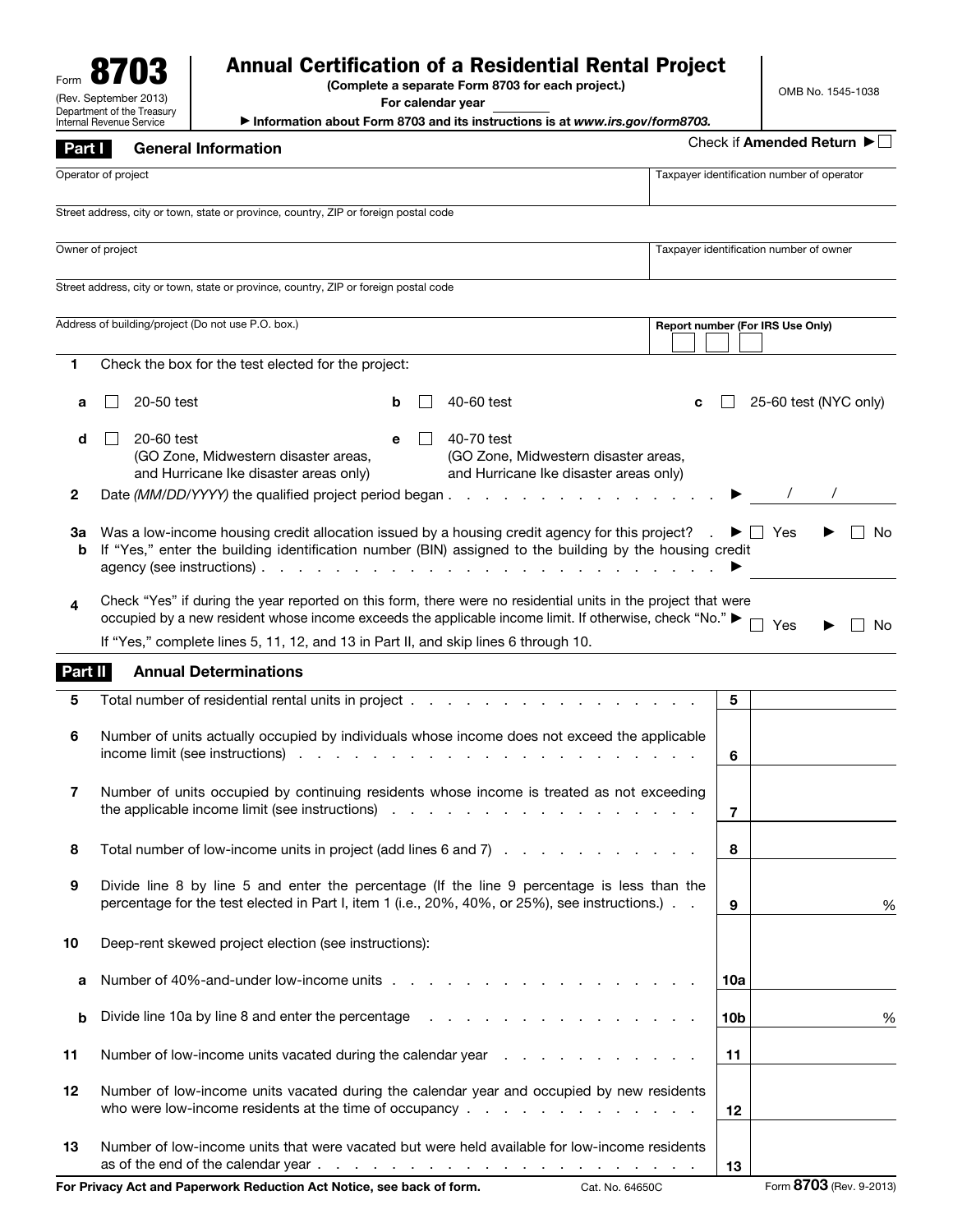| Form 8703 (Rev. 9-2013) | $P$ age $\boldsymbol{Z}$ |
|-------------------------|--------------------------|
|-------------------------|--------------------------|

| Part III                           |                               | <b>Issuer and Description of Bonds (see instructions)</b> |  |  |      |                      |  |                              |      |              |                                  |                                                                                                                                                                                                                                                                                                                          |  |
|------------------------------------|-------------------------------|-----------------------------------------------------------|--|--|------|----------------------|--|------------------------------|------|--------------|----------------------------------|--------------------------------------------------------------------------------------------------------------------------------------------------------------------------------------------------------------------------------------------------------------------------------------------------------------------------|--|
| 14                                 |                               | Name of issuer                                            |  |  |      |                      |  |                              |      |              |                                  |                                                                                                                                                                                                                                                                                                                          |  |
| 15                                 |                               | <b>Issuer's EIN</b>                                       |  |  |      |                      |  |                              |      |              |                                  |                                                                                                                                                                                                                                                                                                                          |  |
| 16                                 |                               | Name of bond issue                                        |  |  |      |                      |  |                              |      |              |                                  |                                                                                                                                                                                                                                                                                                                          |  |
| 17                                 |                               | Date of bond issue                                        |  |  |      |                      |  |                              |      |              |                                  |                                                                                                                                                                                                                                                                                                                          |  |
| 18                                 |                               | <b>CUSIP</b> number                                       |  |  |      |                      |  |                              |      |              |                                  |                                                                                                                                                                                                                                                                                                                          |  |
| 19                                 |                               | Issue price                                               |  |  |      |                      |  |                              |      |              |                                  |                                                                                                                                                                                                                                                                                                                          |  |
| 20                                 |                               | Final maturity date                                       |  |  |      |                      |  |                              |      |              |                                  |                                                                                                                                                                                                                                                                                                                          |  |
| Part IV                            |                               | <b>Certification</b> (see instructions)                   |  |  |      |                      |  |                              |      |              |                                  |                                                                                                                                                                                                                                                                                                                          |  |
| <b>Sign</b><br>Here                |                               | information is true, correct, and complete.               |  |  |      |                      |  |                              |      |              |                                  | Under penalties of perjury, I certify that the above project (check one) continues to meet $\blacktriangleright \Box$ does not meet $\blacktriangleright \Box$ the requirements of<br>subsection 142(d) of the Internal Revenue Code and that I have examined this form, and to the best of my knowledge and belief, the |  |
|                                    | Signature of Project Operator |                                                           |  |  | Date |                      |  | Type or print name and title |      |              |                                  |                                                                                                                                                                                                                                                                                                                          |  |
| Paid                               |                               | Print/Type preparer's name                                |  |  |      | Preparer's signature |  |                              | Date |              | Check $\Box$ if<br>self-employed | PTIN                                                                                                                                                                                                                                                                                                                     |  |
| <b>Preparer</b><br><b>Use Only</b> |                               | Firm's name<br>$\rightarrow$                              |  |  |      |                      |  |                              |      | Firm's EIN ▶ |                                  |                                                                                                                                                                                                                                                                                                                          |  |
|                                    |                               | Firm's address $\blacktriangleright$                      |  |  |      |                      |  |                              |      | Phone no.    |                                  |                                                                                                                                                                                                                                                                                                                          |  |
|                                    |                               |                                                           |  |  |      |                      |  |                              |      |              |                                  | Form 8703 (Rev. 9-2013)                                                                                                                                                                                                                                                                                                  |  |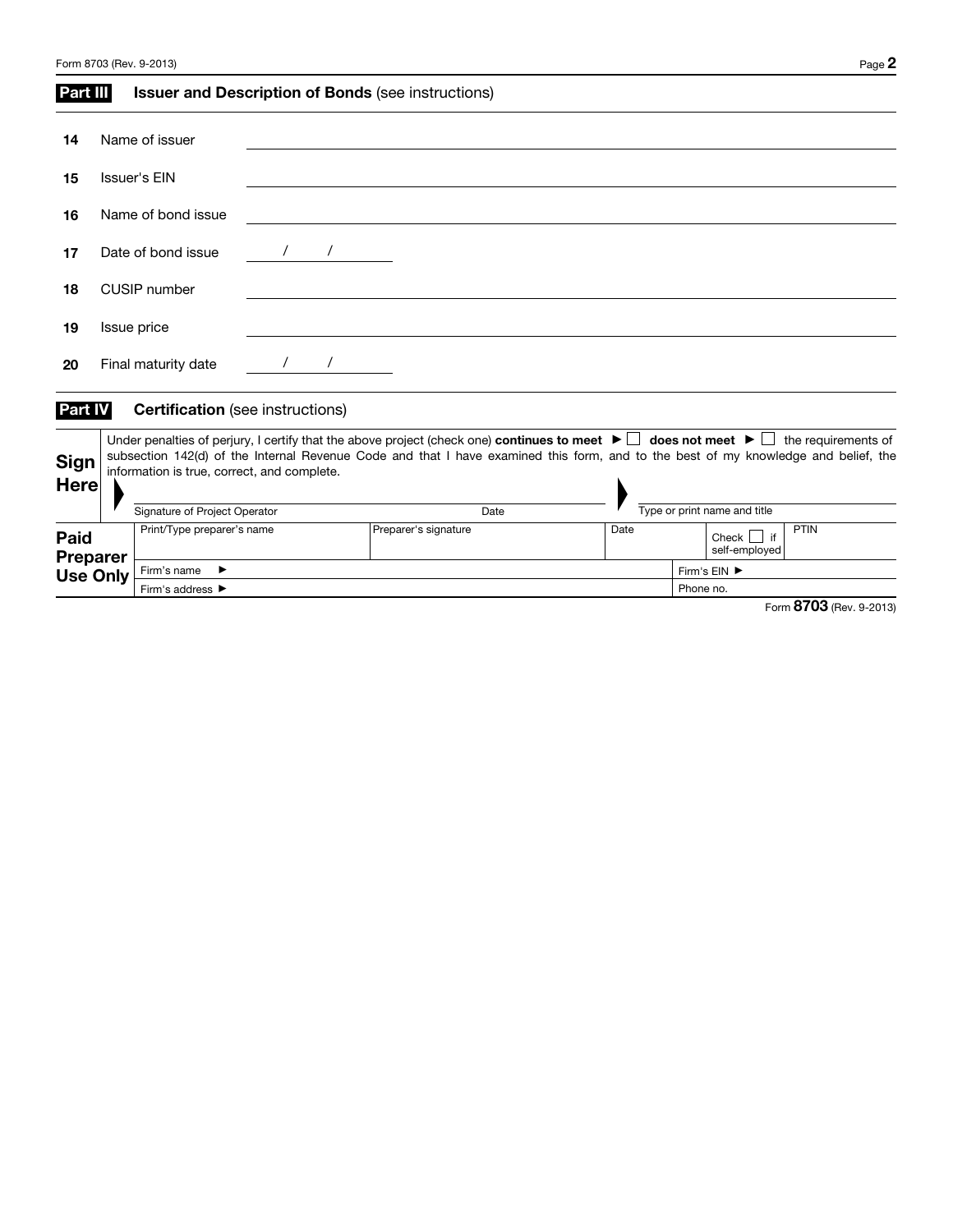#### Future Developments

The IRS has created a page on IRS.gov for information about Form 8703 and its instructions, at *www.irs.gov/form8703*. Information about any future developments affecting Form 8703 (such as legislation enacted after we release it) will be posted on that page.

## General Instructions

*Section references are to the Internal Revenue Code unless otherwise noted.* 

Purpose of form. Form 8703 is used by an operator of a residential rental project to provide annual information the IRS will use to determine whether a project continues to be a qualified residential rental project under section 142(d). If so, and certain other requirements are met, bonds issued in connection with the project are considered "exempt facility bonds" and the interest paid on them is not taxable to the recipient.

Who must file. The operator of a residential rental project for which an election was made under section 142(d) must file Form 8703 annually. A separate Form 8703 must be filed for each project.

When to file. File Form 8703 by March 31 after the close of the calendar year for which the certification is made. Form 8703 must be filed annually during the qualified project period. See the instructions for line 2 for the definition of "qualified project period."

Where to file. File Form 8703 with the: Internal Revenue Service Service Center Ogden, UT 84201

Penalty. Section 6652(j) provides for a penalty of \$100 for each failure to comply with the section 142(d)(7) certification requirements unless it can be shown that failure to file is due to reasonable cause and not to willful neglect.

Questions on filing Form 8703. For specific questions on how to file Form 8703, send an email to the IRS at:

#### *TaxExemptBondQuestions@irs.gov*

Put "Form 8703 Question" in the subject line. In the email, include a description of your question, a return email address, the name of a contact person, and a telephone number.

# Specific Instructions

#### Part I—General Information

Enter the name, address (including ZIP or foreign postal code), and taxpayer identification number of both the operator and the owner of the project. Enter the address of the project. Do not use P.O. boxes.

Amended return. An issuer may file an amended return to change or add to the information reported on a previously filed return for the same date of issue. If you are filing to correct errors or change a previously filed return, check the *"Amended Return"* box in the heading of the form.

The amended return must provide all the information reported on the original return, in addition to the new or corrected information. Attach an explanation of the reason for the amended return.

Report number. This line is for IRS use only. Do not make an entry.

Line 1. To be a qualified residential rental project, one of the following tests must have been elected for the project:

(a) 20-50 test. 20% or more of the residential units must be occupied by individuals whose income is 50% or less of the area median gross income.

(b) 40-60 test. 40% or more of the residential units must be occupied by individuals whose income is 60% or less of the area median gross income.

(c) 25-60 test (NYC only). 25% or more of the residential units must be occupied by individuals whose income is 60% or less of the area median gross income.

(d) 20-60 test (Gulf Opportunity (GO) Zone, Midwestern disaster areas, and Hurricane Ike disaster areas only). 20% or more of the residential units must be occupied by individuals whose income is 60% or less of the area median gross income.

(e) 40-70 test (GO Zone, Midwestern disaster areas, and Hurricane Ike disaster areas only). 40% or more of the residential units must be occupied by individuals whose income is 70% or less of the area median gross income.

See Rev. Rul. 94-57, 1994-2 C.B. 5, for guidance on computing the income limits applicable to these tests. See Pub. 4492, Information for Taxpayers Affected by Hurricanes Katrina, Rita, and Wilma, for details about the GO Zone. See Pub. 4492-B, Information for Affected Taxpayers in the Midwestern Disaster Areas, for details about the Midwestern Disaster areas.

Line 2. The qualified project period is the period beginning on the first day that 10% of the residential units are occupied and ending on the latest of (a) the date that is 15 years after the date that 50% of the residential units are occupied, (b) the first day that no tax-exempt private activity bond issued for the project is outstanding, or (c) the date that any assistance provided for the project under section 8 of the United States Housing Act of 1937 terminates.

Lines 3a and 3b. If a low-income housing credit allocation was issued for more than one building in the project, attach a schedule listing the building identification number (BIN) for each building.

Line 4. The determination of whether the income of a resident of a unit in a project exceeds the applicable income limit shall be made at least annually on the basis of the current income of the resident, except for respect to any project for any year if during such year no residential unit in the project is occupied by a new resident whose income exceeds the applicable income limit. See section 142(d)(3)(A). Check "Yes" if there are no new residents in the project whose income exceeds the applicable income limits. Therefore, if "Yes" is checked, complete Part II, skipping lines 6 through 10.

### Part II—Annual Determinations

Line 5. Enter the total number of residential rental units in the project.

Line 6. Enter the number of residential rental units occupied by individuals whose income is:

(a) 50% or less of the area median gross income (if box 1a was checked), (b) 60% or less of the area median gross income (if box 1b, 1c, or 1d was checked), or

(c) 70% or less of the area median gross income (if box 1e was checked).

Do not include any units included on line 7.

Line 7. Enter the number of residential rental units occupied by continuing residents whose income exceeds the applicable income limit but whose income is treated as not exceeding the applicable income limit. Do not include any units included on line 6. See section 142(d)(3)(B).

Line 9. If line 9 is less than the percentage for the test elected in item 1, Part I (i.e., 20%, 40%, or 25%), the project is considered in post-issuance noncompliance. In this case, check the box in Part IV to certify that the project "does not meet" the requirements of section 142(d).

In general, unless the noncompliance is corrected within a reasonable period, the noncompliance will cause the exempt facility bonds for the project to not be qualified bonds under section 141. When the bonds are no longer qualified, the interest paid or to be paid on the bonds is taxable, and the issuers or brokers of the bonds must report the taxable interest to bond holders as required by section 6049. See Regulations sections 1.103-8(b)(1)-(9) and sections 141, 142, and 103 for additional information.

Lines 10a and 10b. Complete these lines only if an election was made to treat the project as a deep-rent skewed project under section 142(d)(4). The 15-40 test that applies to the deep-rent skewed project election is not an additional test for satisfying the requirements of section 142(d)(1). The 15-40 deep-rent skewed project test relates to the determination of a low-income tenant's income. Generally, a continuing resident's income may increase but not exceed 140% of the applicable income limit (i.e., 50% or less or 60% or less of the area median gross income under the line 1a or 1b test). When the deep-rent skewed election is made and the requirements of section 142(d)(4)(B) are met, the income of a continuing resident may increase up to 170% of the applicable income limit. If this election is made, at least 15% of all low-income units in the project must be occupied by tenants whose income is 40% or less of the area median gross income.

On line 10a, enter the number of low-income units occupied by individuals whose income is 40% or less of the area median gross income. Also include the number of units occupied by continuing residents whose income is treated as not exceeding the applicable income limit. If the percentage on line 10b is less than 15%, the project is not a deep-rent skewed project, and a continuing resident's income may not increase above 140% of the applicable income limit for purposes of section 142(d).